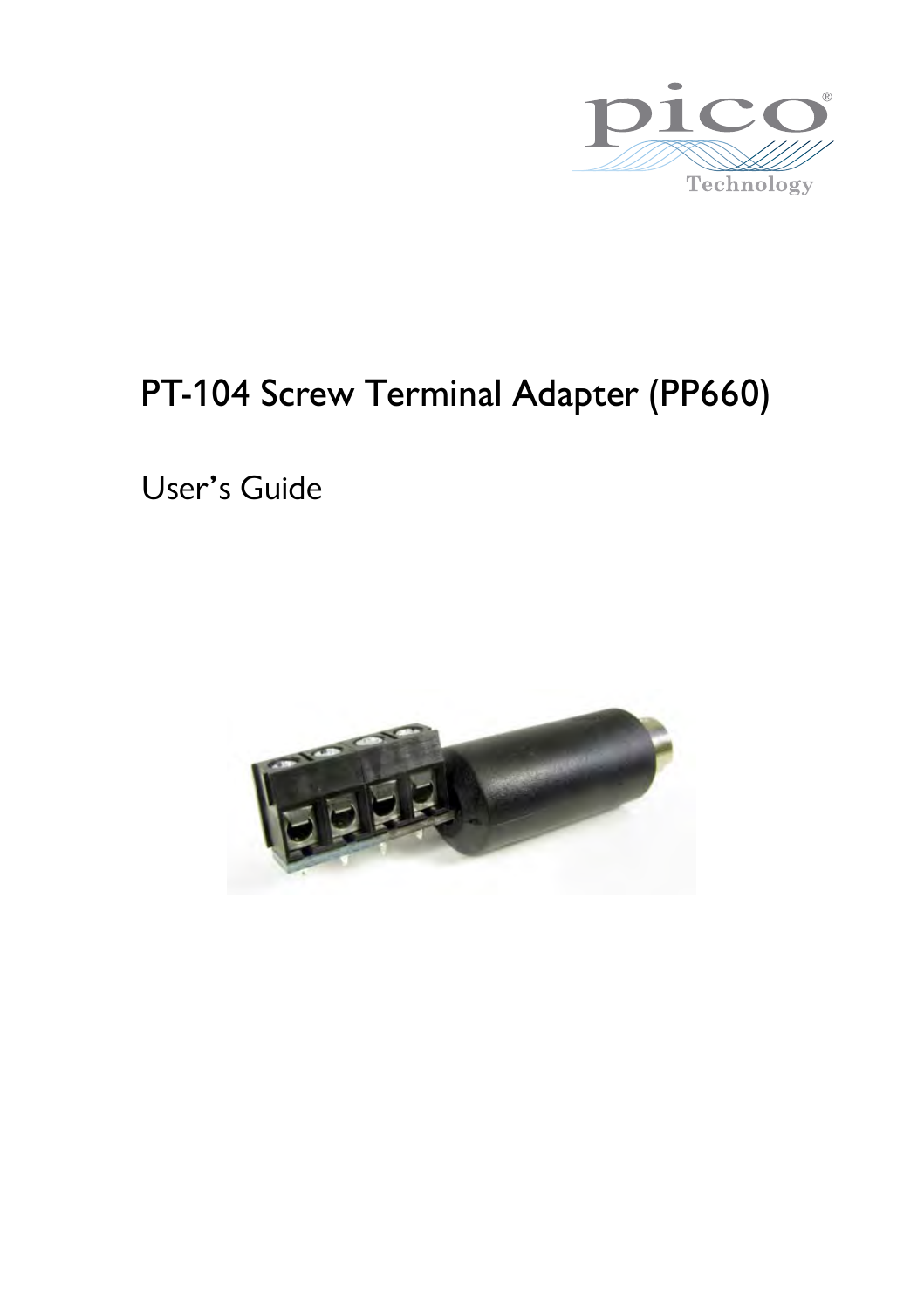### 1 Safety notices

 You **MUST** observe the following safety notices to prevent damage to equipment and personal injury.

**DO NOT** connect the adapter to any voltage source exceeding the maximum input range of the PT-104, which is  $\pm 30$  V.

**DO NOT** connect the adapter to a mains (line voltage or house current) electrical supply. The high voltage will damage or destroy the equipment and may cause serious or fatal injury.

#### 2 Introduction

The PT-104 Screw Terminal Adapter (order code PP660) is an accessory for the Pico Technology PT-104 Platinum Resistance Data Logger. The screw terminals allow wires to be attached to the data logger without soldering.

The adapter is designed only for use with the PT-104 and is not guaranteed to work with other equipment.

#### 3 Specifications

| <b>Dimensions</b>  | 59 x 18 x 15 mm (approx. 2.3 x 0.7 x 0.6 in.)                      |
|--------------------|--------------------------------------------------------------------|
| Weight             | 10 g nominal (approx. 0.35 oz)                                     |
| Terminal wire size | 2.5 mm <sup>2</sup> solid, 1.5 mm <sup>2</sup> stranded, 14-22 AWG |

#### 4 Pin numbers

The function of each pin is displayed on the case of the PT-104 and described in detail in the PT-104 User's Guide.

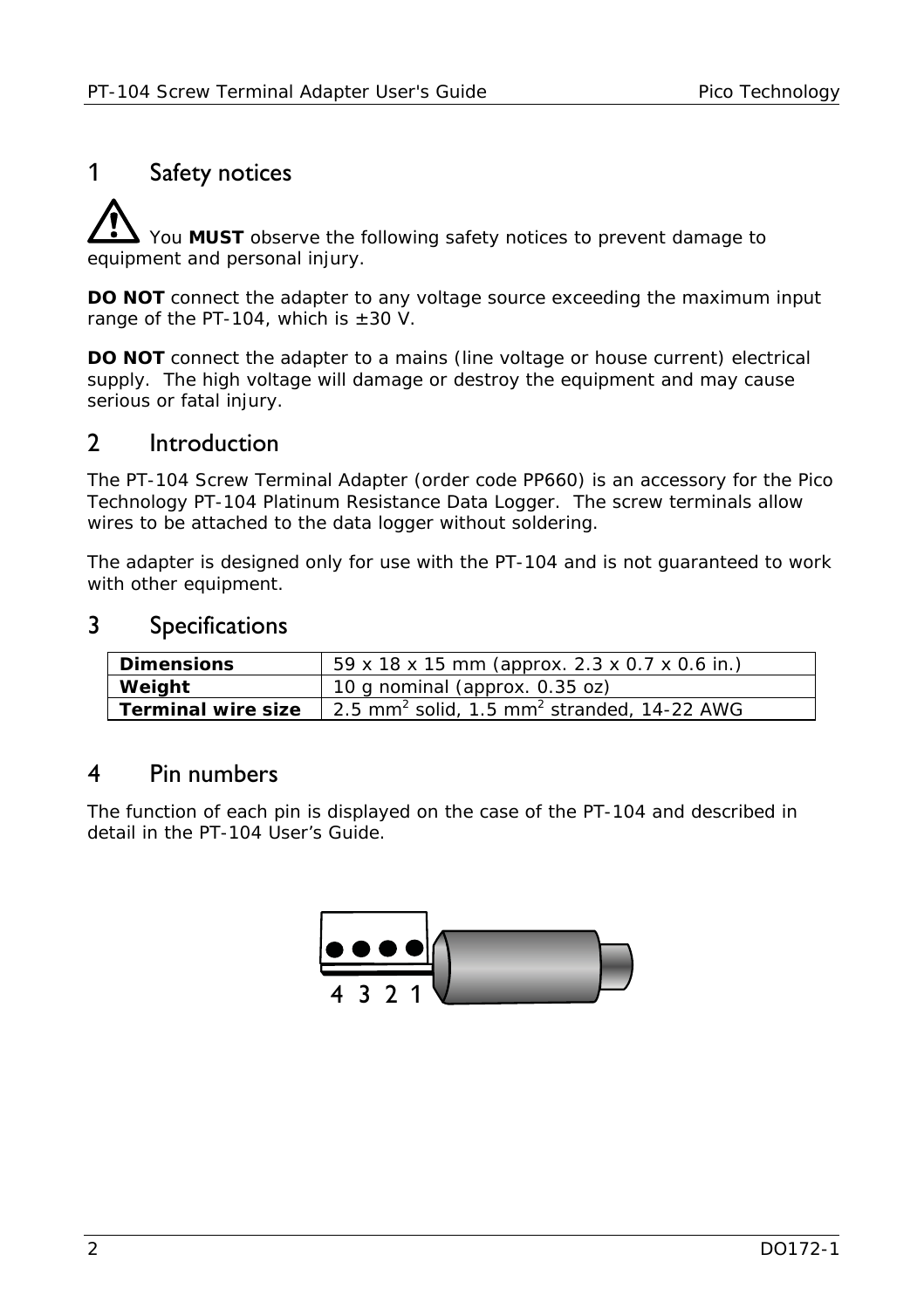## **NOTES**